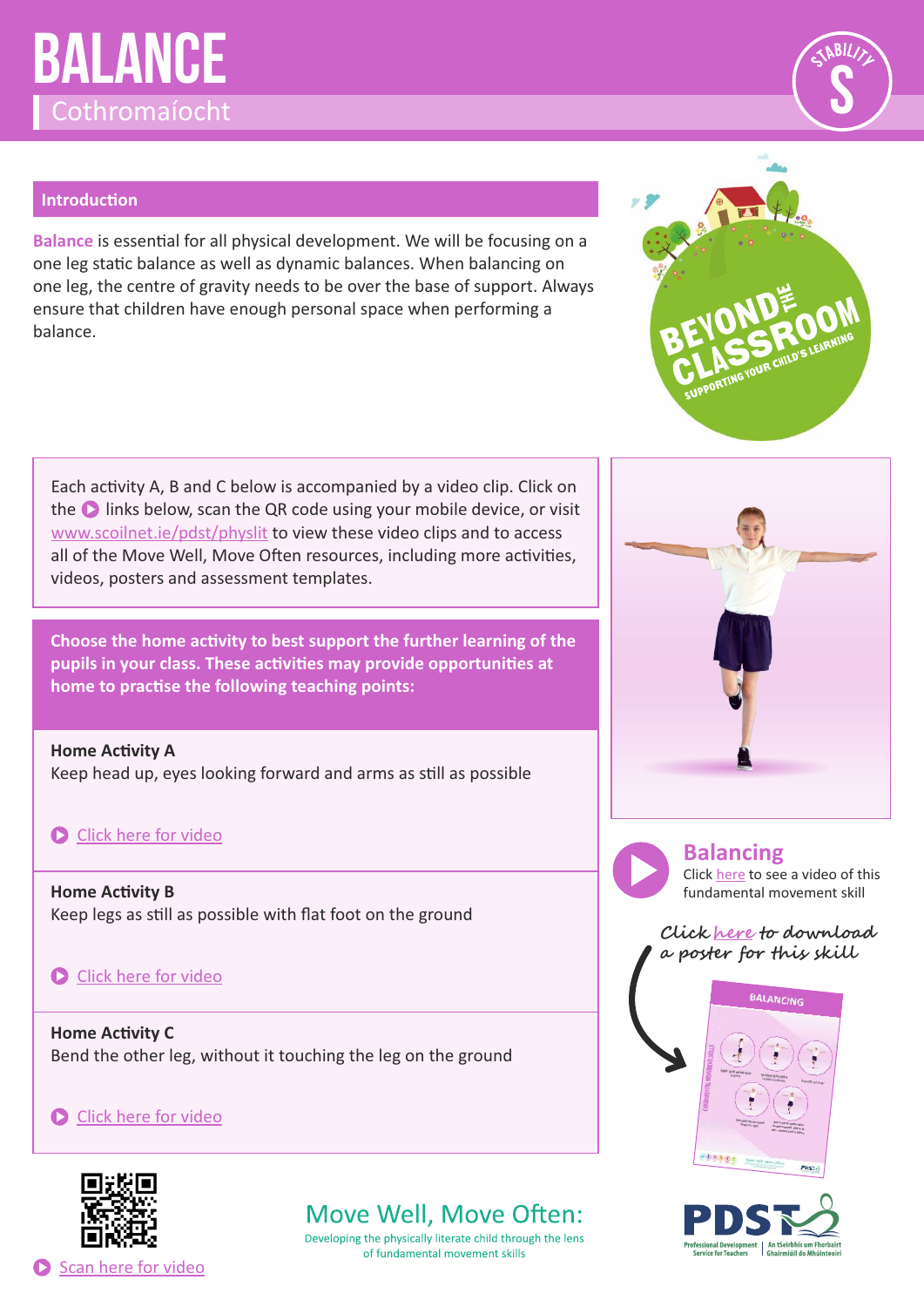



#### **Home Activity A**

| <b>Warm Up</b>                    | Roly Poly: Pupils lie down on the ground with their arms by their side and feet together. Invite pupils to<br>explore balancing on their bottom using the following instructions:<br>• Curl up into a ball, bringing your knees in close to your chest and wrapping your arms around the legs<br>• Roll gently from side to side<br>. Roll forward and backwards, keeping the arms wrapped around the legs, until you come all the way up<br>to a seated position<br>• Lift your legs up off the ground, keeping your knees in close to your chest. Can you balance like this<br>• Stretch your arms out to the side and straighten your legs out in front of you, without letting your feet<br>touch the floor. Can you balance like this<br>. Bring your knees back into your chest again and roll back gently onto the floor |
|-----------------------------------|---------------------------------------------------------------------------------------------------------------------------------------------------------------------------------------------------------------------------------------------------------------------------------------------------------------------------------------------------------------------------------------------------------------------------------------------------------------------------------------------------------------------------------------------------------------------------------------------------------------------------------------------------------------------------------------------------------------------------------------------------------------------------------------------------------------------------------|
|                                   | Today when balancing focus on                                                                                                                                                                                                                                                                                                                                                                                                                                                                                                                                                                                                                                                                                                                                                                                                   |
| <b>FMS Focus</b>                  | Keep head up, eyes looking<br>Keep arms as still as<br>forward<br>possible                                                                                                                                                                                                                                                                                                                                                                                                                                                                                                                                                                                                                                                                                                                                                      |
| <b>Running</b><br><b>Practise</b> | <b>Walk the Line</b>                                                                                                                                                                                                                                                                                                                                                                                                                                                                                                                                                                                                                                                                                                                                                                                                            |
|                                   | <b>Description of Activity</b><br>Pupils walk along a line on the floor (this could be a line<br>painted on the floor, a strip of tape or a line of spot<br>markers). Invite pupils to:<br>• turn fully around in the middle without losing balance<br>or toppling off the line<br>• complete the task with their eyes closed (in pairs with<br>one pupil acting as a guide)<br>• hold a shape for a count of three as they balance on<br>the line.                                                                                                                                                                                                                                                                                                                                                                             |
|                                   | <b>Variations</b><br>• Alternatively use a skipping rope, low kerb, chalk to make a line, look for lines on the kitchen tiles,<br>wooden floors, carpet in your home. Also look for lines on the footpath, in the driveway or garden. Do<br>not use lines in the road<br>. Hop, skip, side step, walk, jump (two feet - two feet, two feet - one foot, one foot - two feet, one foot -<br>one foot), jump & turns 90/180/360 degrees before, between and after walking on the lines<br>• Lines can be straight, zig-zag, curved or spiral<br>Imagine you are in the circus - walk the line as if you are a tightrope walker, make and hold a shape<br>before and after crossing the tightrope                                                                                                                                   |
| <b>Home</b><br><b>Challenge</b>   | Practise Individual, partner and group balances. Click here to see partner and group balance or research<br>more balances online.                                                                                                                                                                                                                                                                                                                                                                                                                                                                                                                                                                                                                                                                                               |
| <b>PE Journal</b>                 | List all the sporting and recreational activities where it is important to maintain balance.                                                                                                                                                                                                                                                                                                                                                                                                                                                                                                                                                                                                                                                                                                                                    |
|                                   |                                                                                                                                                                                                                                                                                                                                                                                                                                                                                                                                                                                                                                                                                                                                                                                                                                 |





Move Well, Move Often: Developing the physically literate child through the lens

of fundamental movement skills

Professional Development | An tSeirbhís um Fhorbairt<br>| Service for Teachers | Ghairmiúil do Mhúinteoirí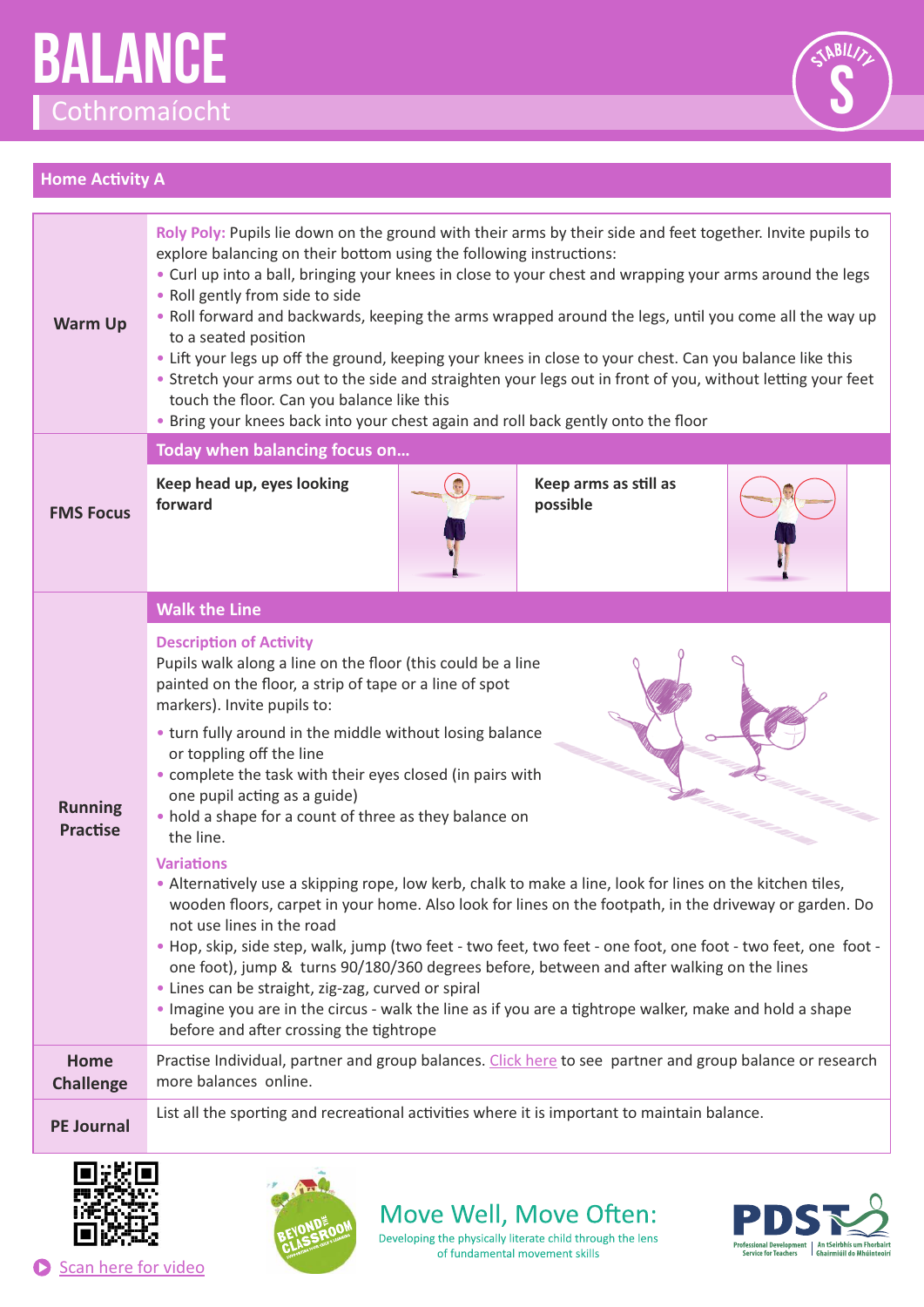







Scan here for video



Move Well, Move Often: Developing the physically literate child through the lens

of fundamental movement skills